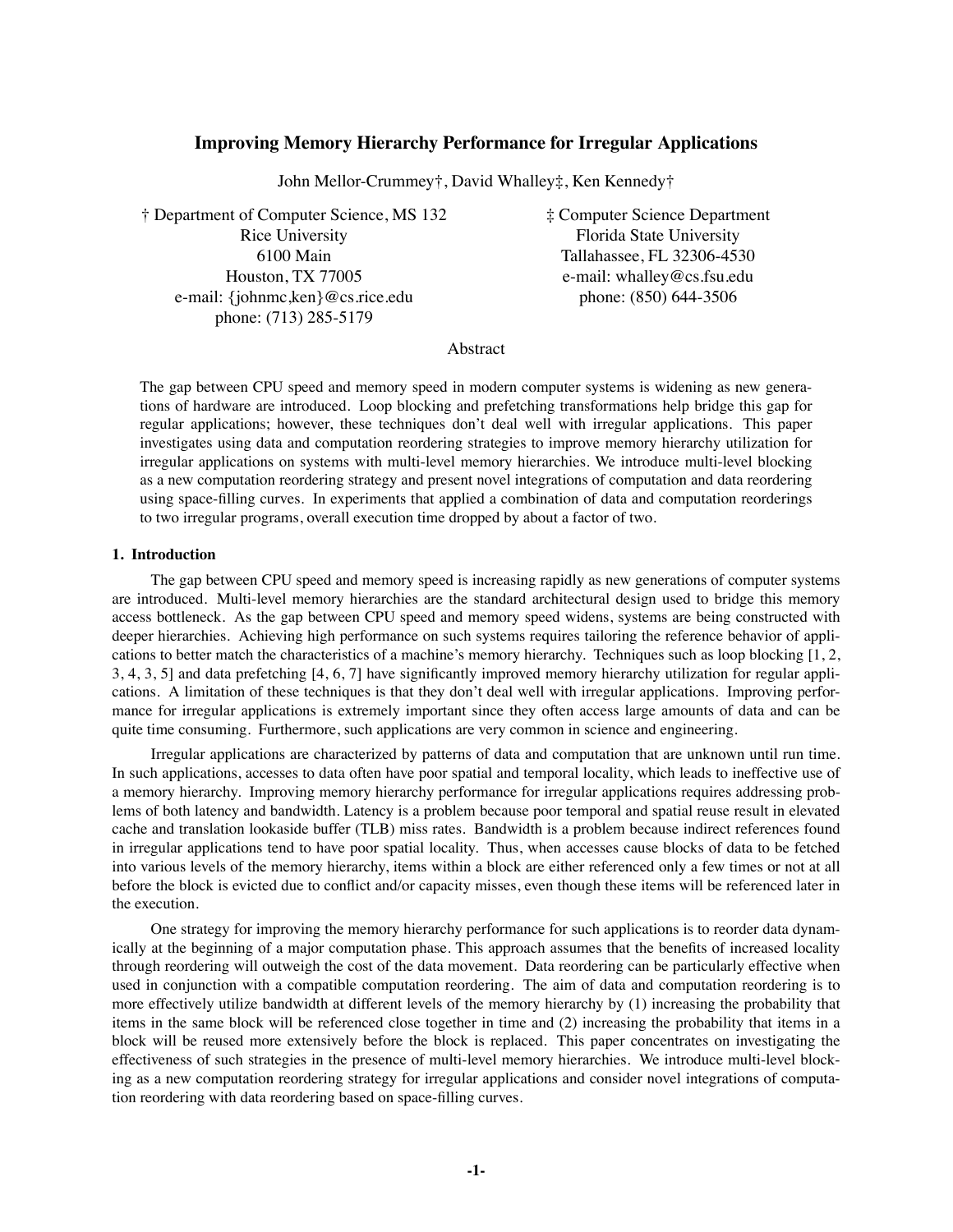

Figure 1: A Classical Irregularly Structured and Adaptive Application

A common class of irregular applications considers particles or mesh elements in spatial neighborhoods. Figure 1 shows a sample n-body simulation that we use as an example throughout the paper. Although we explain our techniques in terms of this example, they apply more broadly to any irregular application simulating physical systems in two or more dimensions. Our sample n-body simulation considers particles within a defined volume, represented here as a two dimensional area for simplicity. Each particle interacts with other particles within a specified cutoff radius. Particles  $P_i$  and  $P_k$  are shown in the physical space along with a cutoff radius surrounding each particle. Interactions are between a particle and other particles within its cutoff radius. The particles can change positions in the physical space of the problem. To adapt to these changes, the application requires periodic recalculation of which particles can interact.

Figure 1 also shows the problem data space for this sample application. The information for each particle includes its coordinates in the physical space and other attributes, such as velocity and the force exerted upon it. The interaction list indicates the pairs of particles that can interact. The data for the particles is irregularly accessed since the order of access is determined by the interaction list. The number of interactions is typically much greater than the number of particles. Note that there are many possible variations on how the program data space can be organized.

The remainder of this paper has the following organization. First, we introduce related work that uses blocking, data reordering, and space-filling curves to improve the performance of computer systems. Second, we outline the general data and computation reordering techniques that we consider in this paper. Third, we describe two irregular programs, explain how we apply specific combinations of data and computation reordering techniques, and present the results of applying these reordering techniques on these programs. Fourth, we discuss future work for applying data and computation reorderings to irregular applications. Finally, we present a summary and conclusions of the paper.

### **2. Related Work**

Blocking for improving the performance of memory hierarchies has been a subject of research for several decades. Early papers focused on blocking to improve paging performance [8, 9], but recent work has focused more narrowly on improving cache performance [2, 3, 4, 5]. Techniques similar to blocking have also been effectively applied to improvement of reuse in registers [1]. Most of these methods deal with one level of the memory hierarchy only, although the cache and register techniques can be effectively composed. A recent paper by Navarro *et al.* examines the effectiveness of multi-level blocking techniques on dense linear algebra [11] and a paper by Kodukula *et al.* presents a data-centric blocking algorithm that can be effectively applied to multilevel hierarchies [12].

The principal strategy for improving bandwidth utilization for regular problems, aside from blocking for reuse, has been to transform the program to increase spatial locality. Loop interchange is a standard approach to achieving stride-1 access in regular computations. This transformation has been specifically studied in the context of memory hierarchy improvement by a number of researchers [10, 13, 14].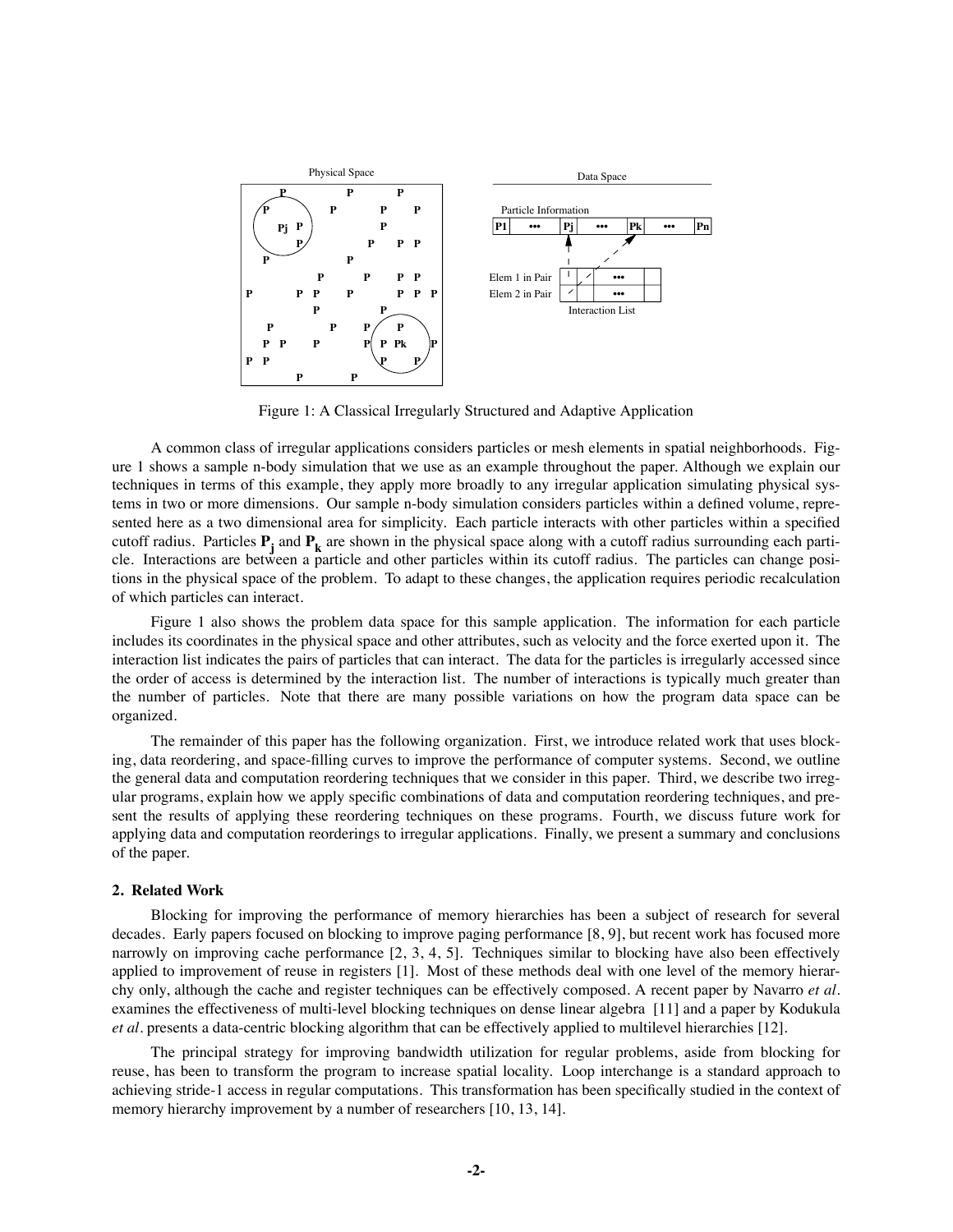As described earlier, data reordering can be used to reduce bandwidth requirements of irregular applications. Ding and Kennedy [15] explored compiler and run-time support for a class of run-time data reordering techniques. They examine an access sequence and use it to reorder data to increase the spatial locality as the access sequence is traversed. They consider only a very limited form of computation reordering in their work. Namely, for computations expressed in terms of an access sequence composed of tuples of particles or objects, they apply a grouping transformation to order tuples in the sequence to consider all interactions involving one object before moving to the next. This work did not specifically consider multilevel memory hierarchies although it did propose a strategy for grouping information about data elements to increase spatial locality, which has the side effect of improving TLB performance. In our work, we applied this grouping strategy before taking baseline performance measurements. Also, we evaluate Ding and Kennedy's best strategy, first-touch reordering, along with other strategies.

In recent years, space-filling curves have been used for managing locality for both regular and irregular applications. Space-filling curves are continuous, nonsmooth curves that pass arbitrarily near every point in a finite space of arbitrary dimension. First constructed by Peano in 1890, space-filling curves can be used to map between a 1-dimensional coordinate space and any d-dimensional coordinate space, where  $d \ge 2$ . Such curves establish a oneto-one correspondence between points in the different coordinate spaces. Mapping the coordinates of a point in ddimensional space to its 1-dimensional counterpart is accomplished through a sequence of bit-level logical operations on the coordinates in each dimension. A Hilbert space-filling curve is one such mapping. Figure 2 shows a fifth-order Hilbert curve in two dimensions. An important property of this curve, is that its recursive structure preserves locality: points close in the original d-dimensional space are typically close along the curve. In particular, the successor of any point along the curve is one of its adjacent neighbors along one of the coordinate dimensions.<sup>1</sup>



Figure 2: Fifth-order Hilbert curve through 2 dimensions.

Space-filling curves have been used to partition data and computation among processors in a parallel computer system. They have been applied in problems domains including molecular dynamics [18], graph partitioning [19], and adaptive mesh refinement [20]. Ordering the data elements by their position along a space-filling curve and assigning each processor a contiguous range of elements of equal (possibly weighted) size is a fast partitioning technique that tends to preserve physical locality in the problem domain. Namely, data elements close together in physical space tend to be in the same partition. Ou *et al.* [19] present results that show that other methods such as recursive spectral bisection and reordering based on eigenvectors can produce partitionings with better locality according to some metrics; however, the differences among the methods (in terms of the locality of partitionings produced) diminished when these methods were applied to larger problem sizes. Also, they found that using space-filling curves was orders of magnitude faster than the other methods they studied.

Thottethodi *et al.* [21] explored using space-filling curves to improve memory hierarchy performance for dense matrix multiplication. They ordered matrix elements according to a 2D space-filling curve rather than the usual row-major or column-major order to improve the cache performance of Strassen's matrix multiplication algorithm. They found the hierarchical locality resulting from the space-filling curve order to be a good match for the recursive structure of Strassen's algorithm.

<sup>&</sup>lt;sup>1</sup> For more details about the history of space-filling curves, the types of curves, their construction, and their properties, see Sagan [16] and Samet [17].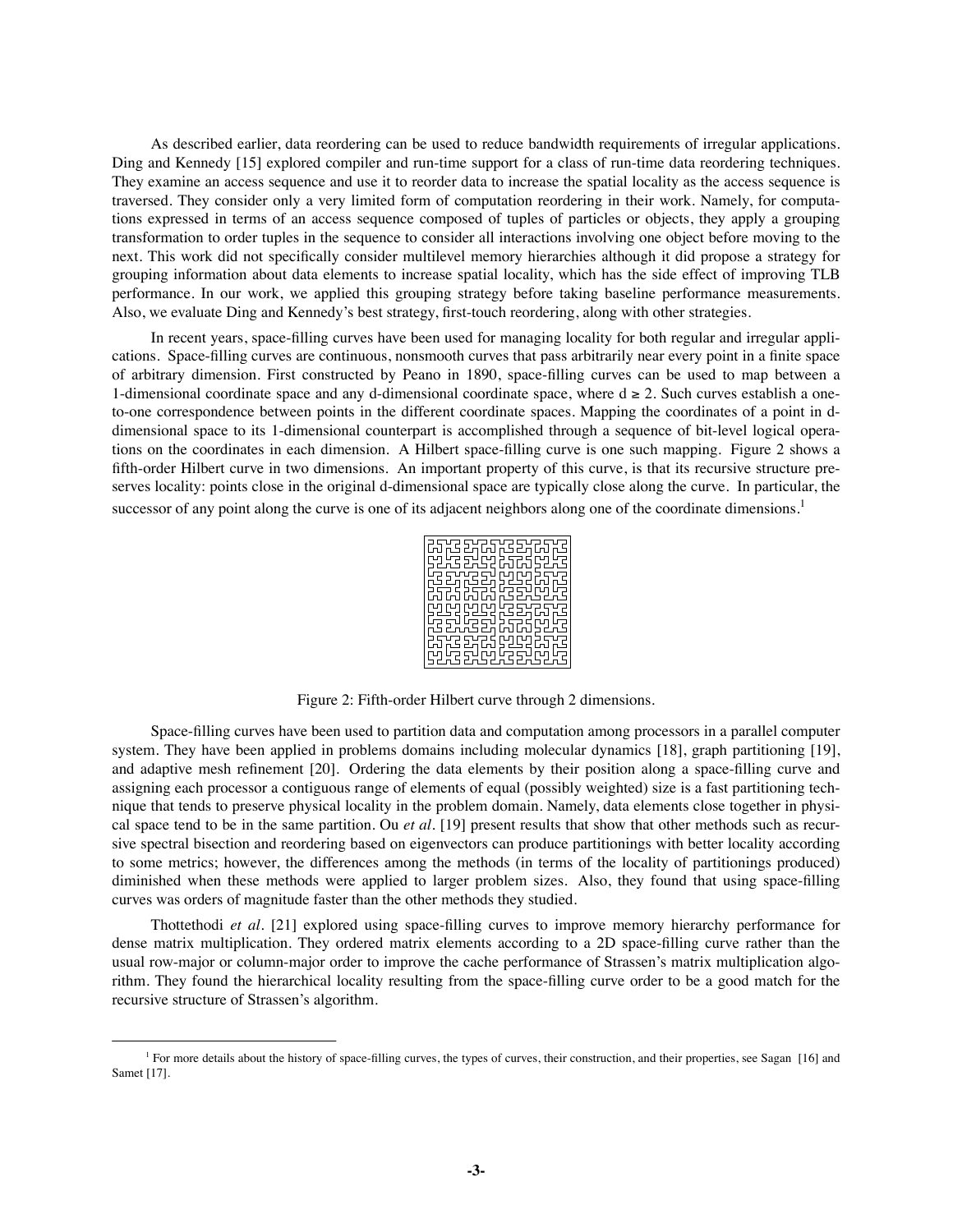Al-Furaih and Ranka [22] explored several strategies for data reordering to improve the memory hierarchy performance of iterative algorithms on graphs. They evaluated several data reordering methods including graph partitioning, space-filling curves, and breadth-first traversal orders. They measured improvements in execution time of 20-50% of the computational kernels from their data reordering strategies. Our work differs from theirs principally in that we consider approaches that combine data and computation reordering, whereas they consider data reordering exclusively.

### **3. Data Reordering Approaches**

A data reordering approach involves changing the location of the elements of the data, but not the order in which these elements are referenced. Consider again the data space shown in Figure 1. Data reordering would involve changing the location of the elements within the particle information and updating the interaction list to point to the new particle locations. By placing data elements near one another that are referenced close in time, data reordering approaches can improve spatial locality. Temporal locality would not be affected since the order in which data elements are accessed remains unchanged. The following subsections describe the data reordering approaches investigated in this work.

#### **3.1. First Touch Data Reordering**

First-touch data reordering is a greedy approach for improving spatial locality of irregular references. Consider Figure 3, which represents the data space in Figure 1 before and after data reordering using the first-touch approach. A linear scan of the interaction list is performed to determine the order in which the particles are first touched. The particle information is reordered and the indices in the interaction list now point to the new positions of the particles. However, the order in which the particles are referenced is unchanged. The idea is that if two particles are referenced near each other in time in the interaction list, then they should be placed near each other in the particle list. The advantage of first-touch data reordering is that the approach is simple and efficient since it can be accomplished in linear time. A disadvantage is that the computation order (interaction list in Figure 3) must be known before reordering can be performed.



Figure 3: Data Reordering Using a First Touch Approach

#### **3.2. Space Filling Curve Data Reordering**

Figure 4 shows an example data space before and after data reordering using a space-filling curve. Assume that the first three particles on the curve are  $P_x$ ,  $P_y$ , and  $P_z$ . To use a *k*-level space-filling curve to reorder data for particles whose coordinates are represented with real numbers, several steps are necessary. First, each particle coordinate must be normalized into a *k*-bit integer. The integer coordinates of each particle's position are converted into a position along the space-filling curve by a sequence of bit-level logical operations. The particles are then sorted in ascending order by their position along the curve. Sorting particles in space-filling curve order tends to increase spatial locality. Namely, if two particles are close in physical space, then they tend to be close on the curve. One advantage of using a space-filling curve for data reordering is that data can be reordered prior to knowing the order of the computation. This allows some computation reorderings to be accomplished with no overhead. For instance, if the data is reordered prior to establishing the order of the references (e.g. an interaction list), then the reference order will be affected if it is established as a function of the order of the data. A potential disadvantage of using space-filling curves is that it is possible that the reordering may require more overhead than a first-touch reordering due the sort of the particle information. Of course, the relative overheads of the two approaches would depend on the number of data elements versus the number of references to the data.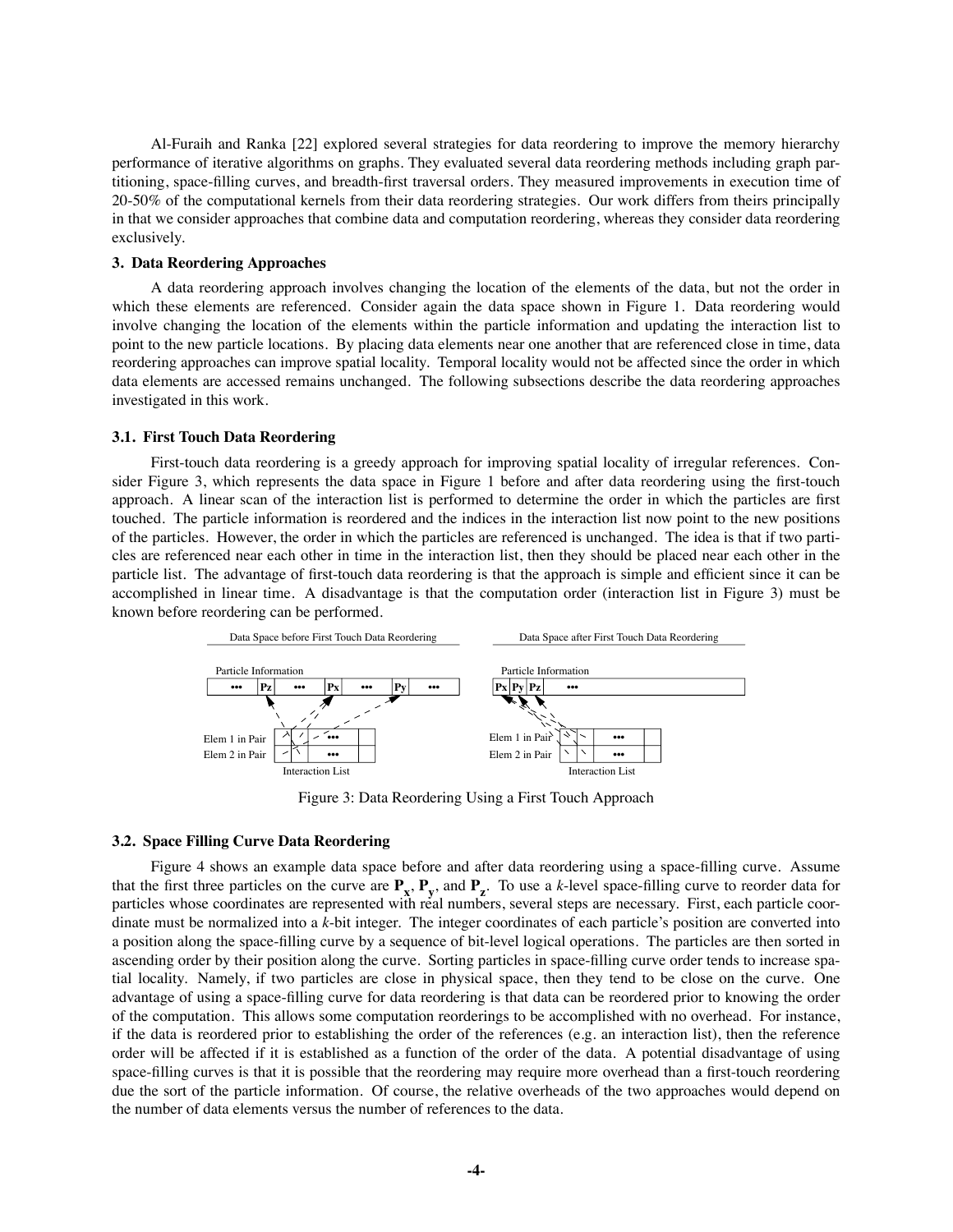

Figure 4: Data Reordering Using a Space Filling Curve Approach

#### **4. Computation Reordering Approaches**

A computation reordering approach involves changing the order in which the data elements are referenced, but not the locations in which these data elements are stored. Consider again the data space shown in Figure 1. Computation reordering would involve reordering the pairs of elements within the interaction list. The particle information from which values are accessed for the computation would remain unchanged. Computation reordering approaches can improve both temporal and spatial locality by reordering the accesses so that the same or neighboring data elements are referenced close in time. The following subsections describe the computation reordering approaches considered in this work.

#### **4.1. Space Filling Curve Computation Reordering**

Reordering the computation in space-filling curve order requires determining the position along the curve for each data element and using these positions as the basis for reordering accesses to the data elements. Figure 5 shows an example data space before and after computation reordering. Assume that the first three particles in space-filling curve order are  $\mathbf{P}_x$ ,  $\mathbf{P}_y$ , and  $\mathbf{P}_z$ . To reorder the computation, entries in the interaction list, as shown in Figure 5, are sorted according to the space-filling curve position of the particles they reference. The order of the particle information itself remains unchanged. Combined with a space-filling curve based data reordering, a space-filling curve based computation reordering can lead to improved temporal locality. For instance, if particle X interacts with particle Y, then it is likely that particle Y will be referenced again soon since Y in turn will interact with other particles. Without reordering the data in space-filling curve order, it is unclear what benefits will be achieved by space-filling curve based computation reordering alone.



Figure 5: Example of Computation Reordering

#### **4.2. Computation Reordering by Blocking**

As described earlier in the paper, blocking computation via loop nest restructuring has been used successfully to improve memory hierarchy utilization by regular applications for multi-level memory hierarchies. Here we describe how blocking can be used as a computation reordering technique for some irregular applications as well.

In terms of our n-body example, the following loop nest is an abstract representation of the natural computation ordering for the given data order: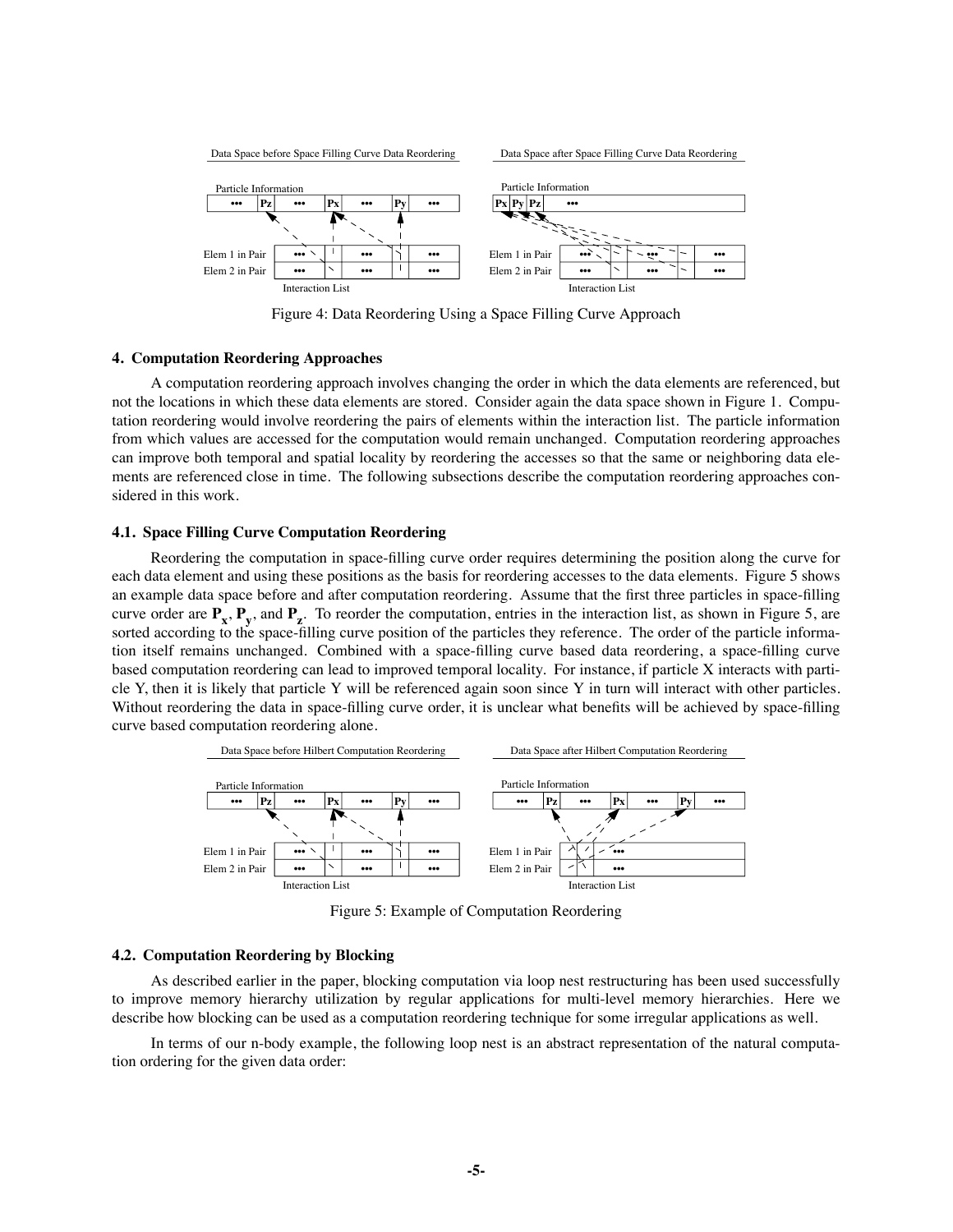**FOR**  $i = 1$  to number of particles **DO FOR** j in the set particles\_that\_interact\_with[i] **DO** process interaction between particles i and j

Blocking first assigns a block number to each particle based on its memory location in the vector of particles. Then, rather than considering all interactions for each particle at once, we consider all interactions between particles in each pair of blocks, as block pairs are traversed in natural order. This is depicted in the following code fragment.

> **FOR**  $i = 1$  to number of blocks of particles **DO FOR** j in the set blocks\_that\_interact\_with[i] **DO** process interactions between all interacting particle pairs with one particle in block i and one in block j

To extend this strategy to multiple levels of the memory hierarchy, we choose a blocking factor for each level. Just as in blocking approaches for regular applications, the size of an appropriate blocking factor depends on the size of the respective cache at that level of the memory hierarchy, its associativity, and the amount of other data that is being referenced in the computation. For instance, the interaction list will be accessed in the n-body computation outlined in Figure 1 while the particle information is being referenced. This would affect the blocking factors.

To implement this reordering in irregular applications where the reference order is explicitly specified by an interaction list, one can simply sort the interactions into the desired order based on the block numbers of the data elements they reference. For one level, one could simply sort the interaction pairs by the block number of the second particle in each pair, then sort by the block number of the first particle in each pair. This corresponds to a lexicographic sort of the block numbers for each pair [23].

To extend this strategy to multiple levels requires three steps. First, form an integer vector of block numbers for each particle, one block number for each level of the memory hierarchy. Second, interleave the vectors for each of the particles in an interaction pair. Third, apply a lexicographic sort to achieve the final ordering of the interaction list. This has the effect of first sorting by the smallest block size, corresponding to L1 cache, followed by sorts of the block numbers for each of the levels of the memory hierarchy in order of increasing size (e.g. L1, TLB, L2). In section 5.1, we explain how we achieve the effect of this sort rapidly in practice.

#### **5. Applying the Techniques**

The following subsections describe our experiences in applying data and computation reordering techniques to improve the performance of the *moldyn* and *magi* programs. *Moldyn* is a synthetic benchmark and *magi* is a production code. These programs are described in more detail in the following subsections. Both are irregular programs that exhibit poor spatial and temporal locality, which are typical problems exhibited by this class of applications.

We chose to perform our experiments on an SGI O2 workstation based on the R10000 MIPS processor since it provides hardware counters that enable collection of detailed performance measurements. Both programs were compiled with the highest level of optimization available for the native C and Fortran compilers.<sup>2</sup> Table 1 displays the configurations of the different levels of the memory hierarchy on this machine. Each entry in the TLB contains two virtual to physical page number translations, where each page contains 4KB of data. Thus, the 8KB block size for the TLB is the amount of addressable memory in two pages associated with a TLB entry.

#### **5.1. The** *Moldyn* **Benchmark**

*Moldyn* is a synthetic benchmark for molecular dynamics simulation. The computational structure in *moldyn* is similar to the nonbonded force calculation in CHARMM [24], and closely resembles the structure represented in Figure 1 of the paper. An iteraction list is constructed for all pairs of interactions that are within a specified cutoff radius. These interactions are processed every timestep and are periodically updated due to particles changing their spatial location.

 $<sup>2</sup>$  Although these compilers can insert data prefetch instructions to help reduce latency, prefetching is less effective for irregular accesses</sup> because prefetches are issued on every reference rather than every cache line [7]. Our experience was that data prefetching support in the SGI Origin C and Fortran compilers did not improve performance for the applications we studied and we did not use it in our experiments.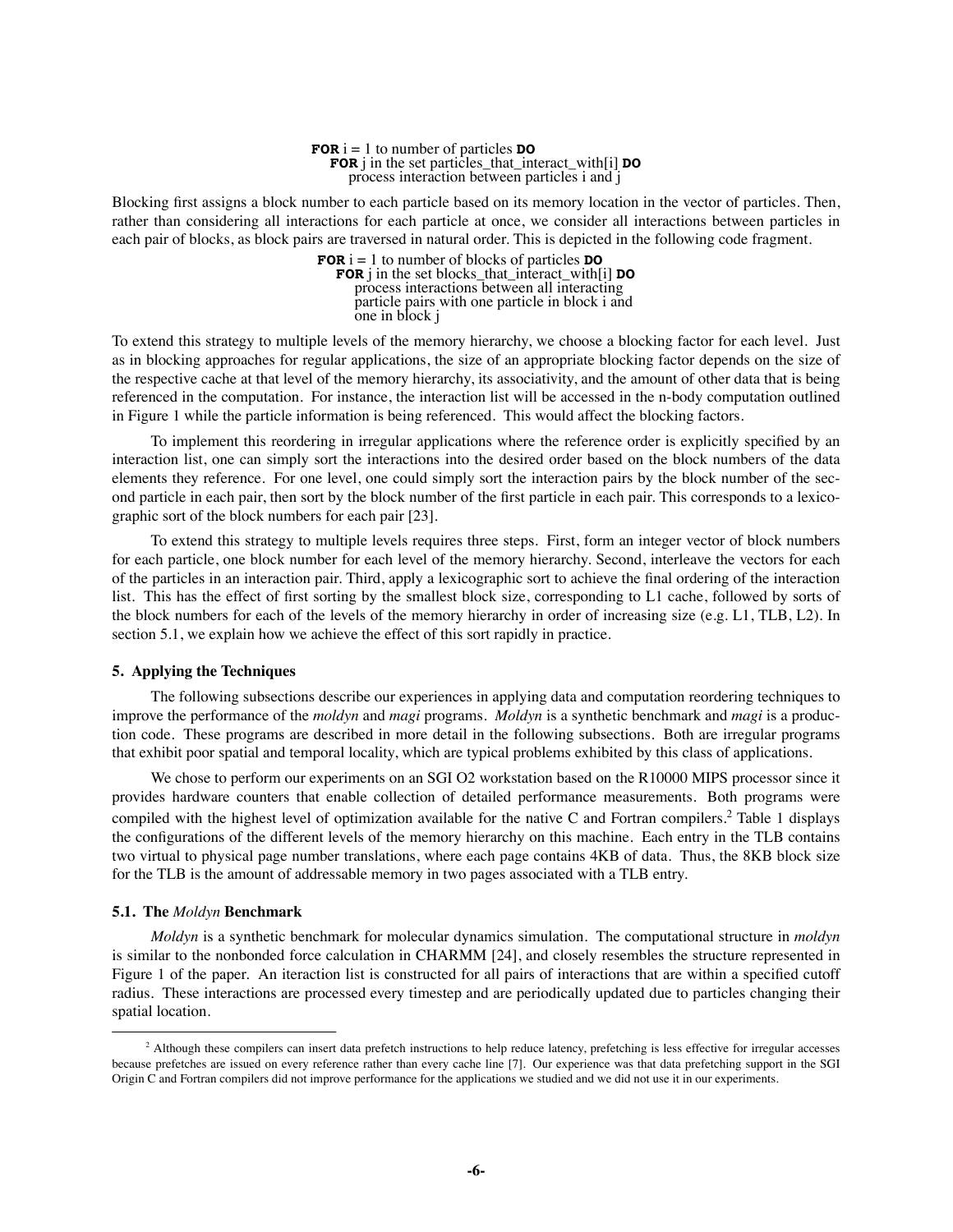| Cache Type                   | Cache Configuration |               |                   |  |
|------------------------------|---------------------|---------------|-------------------|--|
|                              | Size of Cache       | Associativity | <b>Block Size</b> |  |
| Primary Data Cache           | 32KB                | $2$ -way      | 32 <sub>B</sub>   |  |
| Secondary Data Cache         | 1MB                 | $2$ -way      | 128 <sub>B</sub>  |  |
| Translation Lookaside Buffer | 512KB               | $64$ -way     | 8K B              |  |

| Table 1: SGI O2 Workstation Cache Configurations |  |  |
|--------------------------------------------------|--|--|
|--------------------------------------------------|--|--|

A high-level description of the computation for *moldyn* is shown in Figure 6. The time-consuming portion of the algorithm is the inner **FOR** loop in Figure 6 and is encapsulated in the *computeforces* function in the benchmark. This function traverses the interaction list performing a force calculation for each pair of particles. We applied different data and computation restructuring techniques in an attempt to make the *computeforces* function more efficient.

Randomly initialize the coordinates of each of the particles.

**FOR** *N* time steps **DO**

Update the coordinates of each particle based on their force and velocity.

Build an interaction list of particles that are within a specified radius every *20*th time step.

**FOR** each pair of particles in the interaction list **DO**

Update the force on each of the particles in the pair.

Update the velocities of each of the particles.

Print the final results.

#### Figure 6: Structure of the Computation in *Moldyn*

For our experiments, we set the number of particles to 256,000, which resulted in over 27 million interactions. We chose this large problem size to cause the data structures to be larger than the secondary cache and the amount of memory that can be contained in the pages associated with the TLB. Figure 7 depicts the data structures used in the *computeforces* function. The coordinates and forces have three elements for each particle since the physical space of the problem is in three dimensions. The length of the interaction list was long enough to contain all interacting pairs of particles. Each of the elements of the coordinates and forces are double precision values and the interaction list elements are integers used as indices into the coordinate and force arrays.



Figure 7: Main Data Structures in the *Moldyn* Benchmark

To make the *moldyn* benchmark more amenable to performing experiments with a large number of particles, we changed the approach for building the interaction list. Previously, a straightforward algorithm with  $O(n^2)$  complexity was used to find all the interacting pairs of particles that were within the specified cutoff radius. We used an approach of dividing the physical space into cubes, where the length of each cube side was the size of the cutoff radius. We then assigned each particle to its respective cube. For a given particle, only the particles in current and immediate surrounding cubes had to be checked. (This is a well-known technique that is used by the *magi* application as well.) This allowed the interaction list to be built in a couple of minutes instead of several hours.

Before performing experiments with data and computation reorderings, we applied two transformations to remove orthogonal memory hierarchy performance problems.

(1) We interchanged the dimensions of the coordinates and the forces arrays so information for each particle would be contiguous in memory.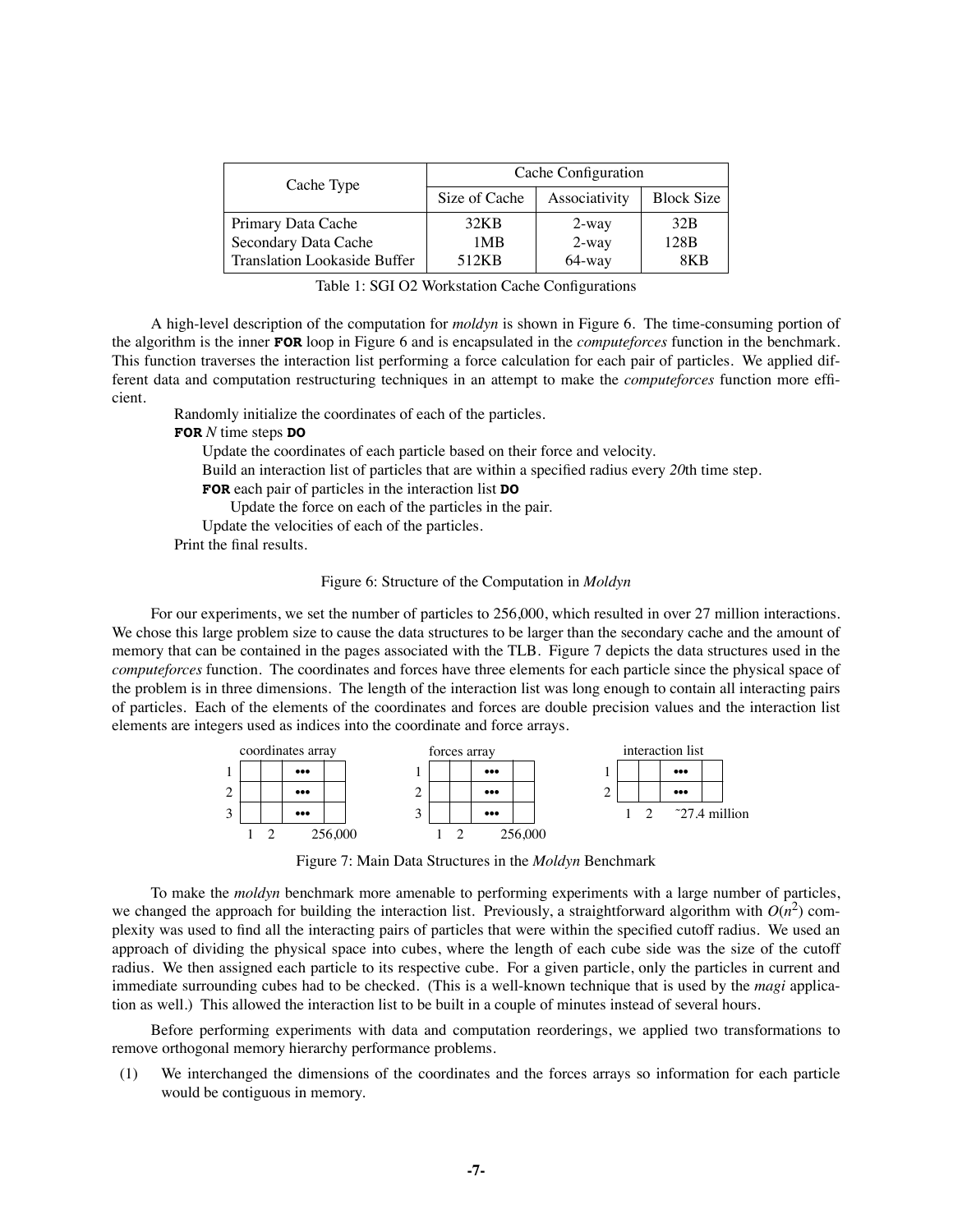(2) We fused the coordinates and forces together (approximating an array of structures) to provide better spatial locality.

The purpose of this static program restructuring was to establish an aggressive performance baseline for our experiments. In our results below, all of our performance comparisons are with respect to this tuned "Original" program.

Table 2 shows information about misses in the caches and the TLB for the original *moldyn* benchmark and after performing both data and computation reordering using a Hilbert space-filling curve. Even after applying the data and computation reorderings based on the Hilbert curve, the high TLB miss ratio indicates poor utilization of the TLB. To investigate the nature of the poor memory hierarchy performance, we used a simulator to collect a TLB miss trace for the application. Figure 8 shows a plot of 10,000 TLB misses when a Hilbert curve was used to reorder the particle data and interaction computations. In the plot the block numbers are the tags of the addresses used to access the TLB and the interaction numbers indicate on which interaction each miss occurred. In the figure the dense band containing most of TLB misses plotted is over 100 blocks wide. This band slowly rises as the interaction numbers increase. The fact that most misses are in a narrow bands shows the effectiveness of reordering the data and computation in a Hilbert space-filling curve order. However, the number of entries in this TLB is 64. Thus, the entire band cannot fit in the TLB. This plot led us to realize that multi-level blocking would be useful for improving memory hierarchy utilization.

To accomplish multi-level blocking, the interaction list must be reordered to match the characteristics of the memory hierarchy of the target machine (as described in Section 4.2). Even though lexicographic sort as described in section 4.2 can be implemented in linear time, the interaction list must be reordered twice for each level of the memory hierarchy, which could be quite time consuming. To address this problem, we implemented an approach where the desired ordering of the interaction list could typically be attained in fewer passes, at the expense of space.

Figure 9 depicts how we achieve this effect. We partition the physical space for the particle information into blocks that are of the size of the blocking factor for the smallest level of the memory hierachy. For this blocking factor each interaction pair has two block numbers that uniquely identify the combination of blocks for the elements in the pair. These block numbers can be used as indices into a matrix of bins, where each bin contains a list of interaction pairs representing the combination of blocks associated with the elements in the pair. For instance, an interaction pair in which the first element in the pair has block number *i* and the second element has block number *j* would be placed in the interaction list associated with  $bin[i][j]$ . If the interaction pairs have been constructed so that the first element always has a lower particle number than the second element, then only the lower right half of the matrix of bins is needed. We fill these bins in two linear passes. The first pass determines the number of pairs associated with each bin and allocates space for each bin's list of interactions. The second pass copies the interaction pairs into the appropriate bin.

Once the interactions have been placed in their appropriate bins, we form a new interaction list by traversing the bins in the appropriate blocked order. Figure 10 depicts a multi-level blocking order for an interaction list,

| Cache<br>Type        | Original<br><b>Misses</b> | Original<br><b>Miss Ratio</b> | Hilbert<br>Miss Ratio |
|----------------------|---------------------------|-------------------------------|-----------------------|
| L1 Cache             | 1,605,701,730             | 0.16825                       | 0.15747               |
| L <sub>2</sub> Cache | 993,370,676               | 0.07039                       | 0.03786               |
| TI R                 | 671,724,086               | 0.61865                       | 0.36834               |

Table 2: Miss Information



Interaction Number Figure 8: A Strip of 10,000 TLB Misses after Reordering the Data and the Computation in Hilbert Order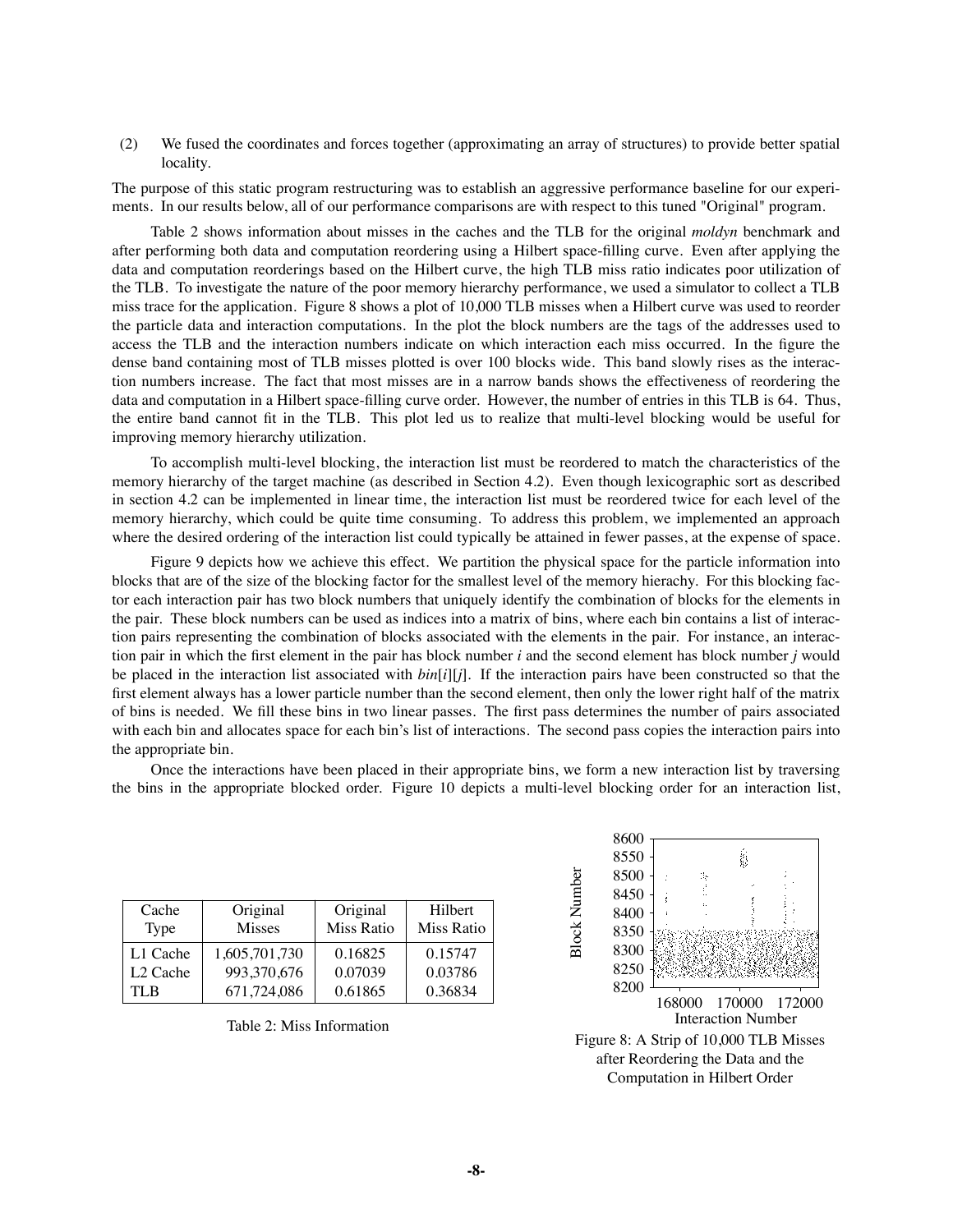

Figure 9: Data Structure Representing Combinations of Blocks for Interaction Pairs



Figure 10: Order of Block Traversal to Create a New Interaction List

where only the lower right half of the matrix of bins is referenced. The numbers outside the bins indicate the block numbers for the three levels of the memory hierarchy. The data in this example spans eight L1 blocks. The numbers inside the bins indicate the order in which the bins are traversed. To keep the figure small, the blocking factor shown for the L2 cache is twice the size of the blocking factor for the TLB, which in turn is twice the size of the L1 blocking factor. We found through experimentation that the best blocking factors for *moldyn* were actually one half the cache size for the L1 and L2 caches and one quarter the TLB size for the TLB. All interactions within an L1 block are processed before proceeding onto the next L1 block, all L1 blocks within a TLB block are processed before the next TLB block, and all TLB blocks within an L2 block are processed before the next L2 block. We performed the blocked traversal of the bins using a set of nested loops that is similar to blocked loops for regular applications. Compared with using a single call to quicksort with a multi-level comparison function to perform the multi-level sort of the particle interaction pairs, our approach using of blocking the interaction list as described here was faster by a factor of 23.

Table 3 shows the results for applying the different combinations of data and computation reorderings to *moldyn* on an SGI O2 workstation. These results show ratios of end-to-end performance as compared to the original execution of *moldyn* without any data or computation reordering. The omission of the combination of using data reordering by first touch with computation reordering by blocking is intentional. First-touch data reordering requires knowing the order in which the data is referenced. Blocking requires knowing the addresses of each of the data elements. If data reordering was applied first, then blocking would change the order of the references and the benefits from the first-touch ordering would be affected. Likewise, if computation reordering by blocking were applied first, then first-touch reordering would affect the addresses of the data elements and ruin the effect from blocking.

There are several aspects of the results that are worth noting. First, the impact of data and computation reordering generally had a more significant effect on caches with a larger block or line size. Thus, the impact on the TLB misses was most significant and was least significant on primary cache misses. In fact, the primary cache block size was only 32 bytes and the size of the information for a single particle was 48 bytes, which limited the benefits of increased spatial locality. Second, a combination of data and compution reorderings typically performed better than using a specific type of data or computation reordering in isolation. The combination of data reordering using Hilbert space-filling curves to improve spatial locality and computation reordering using blocking to improve temporal locality was the most effective. This strategy reduced the miss ratios for L1 cache from 16.8% to 13.0%, for L2 cache from 7.0% to 2.6%, and for TLB from 61.9% to 8.1%.<sup>3</sup> In terms of reducing execution cycles, this method

<sup>&</sup>lt;sup>3</sup>It is worth noting that since we are measuring end-to-end performance, the miss rates quoted for executions with reordering include all misses incurred performing the reordering as well as misses during computation. When we consider only the performance of the *computeforces* routine, we measured improvements of a factor of 20 for L2 misses and a factor of over 1000 in TLB misses.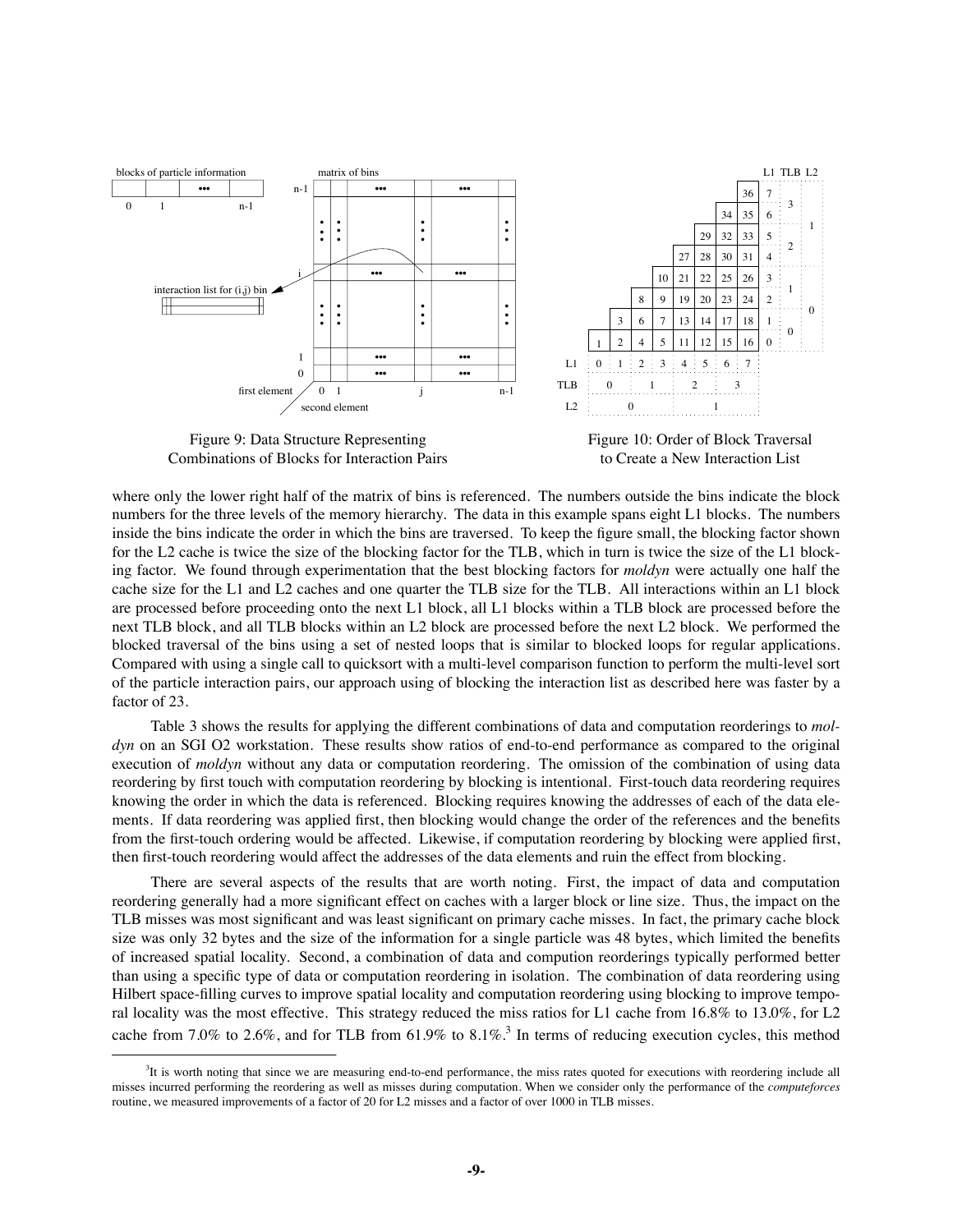| Data<br>Reordering | Computation<br>Reordering | L1 Cache<br><b>Misses</b> | L <sub>2</sub> Cache<br><b>Misses</b> | TLB<br><b>Misses</b> | Cycles  |
|--------------------|---------------------------|---------------------------|---------------------------------------|----------------------|---------|
| <b>First Touch</b> | None                      | 0.87819                   | 0.75985                               | 0.31204              | 0.79366 |
| Hilbert            | None                      | 1.02611                   | 1.03930                               | 0.85230              | 1.03114 |
| None               | Hilbert                   | 1.03891                   | 0.70817                               | 0.99184              | 0.85828 |
| None               | Blocking                  | 1.24393                   | 0.40702                               | 0.20846              | 0.57021 |
| <b>First Touch</b> | Hilbert                   | 0.98358                   | 0.50547                               | 0.23578              | 0.71565 |
| Hilbert            | Hilbert                   | 0.93594                   | 0.53843                               | 0.59510              | 0.66968 |
| Hilbert            | <b>Blocked</b>            | 0.77293                   | 0.27773                               | 0.13129              | 0.45767 |

Table 3: Results of the Different Data and Computation Reorderings for *Moldyn* (Ratios as Compared to the Original Measurements)

was 12% more effective than any of the other strategies, reducing overall cycles by over a factor of 2. It is worth noting that the second best result we obtained used computation blocking alone. Finally, it appears that the reduction of cycles was most closely correlated with the reduction in secondary cache misses. While there were fewer total misses in the secondary cache as compared to the primary cache, we suspect that the longer miss penalty in the secondary cache was less likely to be overlapped with other useful work and thus more likely to stall the processor.

# **5.2. The** *Magi* **Application**

The *magi* application is a particle code used by the U.S. Air Force for performing hydrodynamic computations that focus on interactions of particles in spatial neighborhoods. The computational domain consists of objects comprised of particles and void space. A 3D rectangular space containing particles is divided into boxes, where the neighboring particles within a sphere of influence of a given particle are guaranteed to be in the same box or an adjacent box. For our experiments, we used DoD-provided test data involving 28,000 particles. For this test case, the size of the data structures is larger than the secondary cache and the amount of memory that can be contained in the pages associated with the TLB. A high-level description of the computation for *magi* is given in Figure 11.

Read in the coordinates of each of the particles. **FOR** *N* time steps **DO FOR** each particle i **DO** Create an interaction list for particle i containing neighbors within the sphere of influence. **FOR** each particle j within this interaction list **DO** Update information for particle j. Print the final results.

Figure 11: Structure of the Computation in *Magi*

Just as in the *moldyn* benchmark, we tuned the *magi* application to improve memory hierarchy performance to provide a more aggressive baseline for our experiments.

- (1) We transposed several arrays associated with particle information so this information would be contiguous in memory.
- (2) We fused some arrays together (approximating an array of structures) to provide better spatial locality when different kinds of particle information are referenced together.

Unlike the *moldyn* benchmark, a separate interaction list is created for each particle on each time step and is discarded after being used once. There is never an explicit representation of all the interactions. Therefore, computation reordering techniques that require reordering of the interaction list as presented in the *moldyn* benchmark would not be applicable for *magi*. Likewise, some types of data reordering cannot be accomplished in the same manner since there is no persistent representation of an interaction list that can be updated to point to the new location of the particles. Therefore, we used the following approaches to accomplish data and computation reordering for *magi*.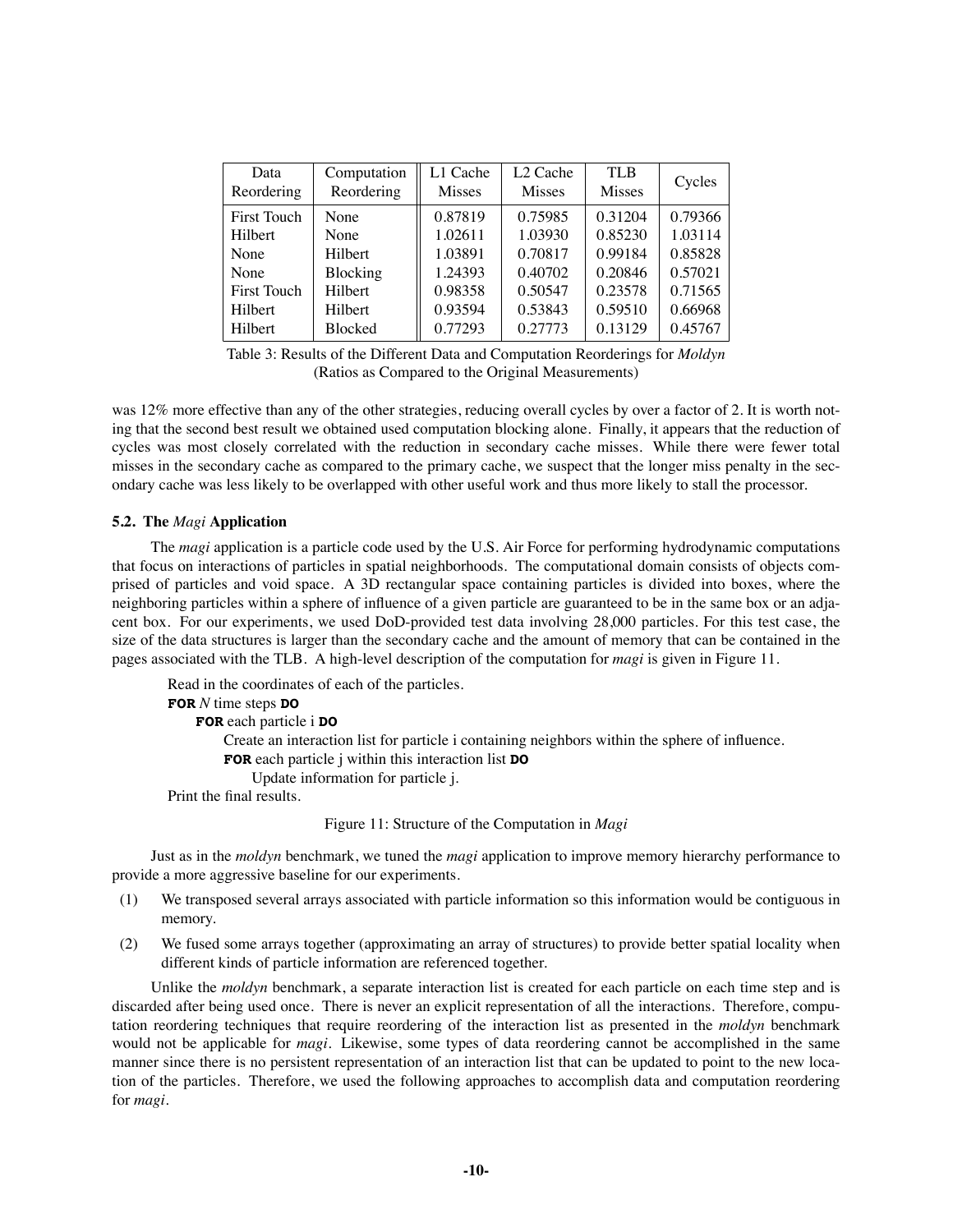- (1) We used an indirection vector containing the new positions of the particles when applying data reordering without computation reordering so the order in which the particles were referenced would be unaffected. This requires an additional level of indirection each time information about a particle is referenced, which can potentially have an adverse effect on both the performance of the memory hierarchy and the execution cycles.
- (2) Data reordering using a space-filling curve does not depend on the order of the interactions and was performed before the first time step. First-touch data reordering was accomplished by (a) collecting the order of the references during the first time step across the different particle interaction lists and (b) reordering the particles before they are referenced on the second time step.
- (3) When applying computation reordering, we simply did not use the indirection vector. Thus, the order of a subsequently generated interaction list is affected by the data reordering of the particle information.
- (4) We composed a data reordering using a Hilbert space-filling curve followed by a data reordering using a first-touch approach without using an indirection vector to cause computation reordering. Placing the particles in Hilbert order results in a space-filling curve based computation order, which increases the likelihood that consecutive particles being processed will have many common neighbors in their interaction lists and improves temporal locality. Applying a first-touch reordering to the space-filling curve based computation order after the first time step greedily increases spatial locality. Note this approach is similar to applying computation reordering using a Hilbert space-filling curve approach and data reordering using a first-touch approach as was accomplished in *moldyn*. The only difference is that the interaction lists in *magi* were established at the beginning of each time step, which results in the first-touch data reordering also affecting the computation order.

Table 4 shows the results of applying the combinations of data and computation reorderings that were beneficial for the *magi* application. Several of the combinations of data and computation reorderings applied to the *moldyn* benchmark are not shown in this table for a couple of reasons. First, we found that applying data reordering only for *magi* degraded performance. The cost of accessing data through an indirection vector outweighed the benefits that were achieved by reordering data. One should note that data reordering without computation reordering can achieve benefits as shown for *moldyn* in Table 3. However, achieving such benefits may require that there is an inexpensive method to access the reordered data, such as updating an interaction list once to refer to the new data locations rather than incurring the cost of dereferencing an element of the indirection vector on each data reference. Second, the combinations of data and computation reorderings were also restricted by the fact that the interaction list for a particle was regenerated on each time step. Regeneration of the interaction lists prevented direct computation reordering. Likewise, separate and small interaction lists for each particle made the use of blocking inappropriate.

There are some interesting aspects of the results in Table 4. First, the decrease in execution cycles seems most closely correlated with the reduction of L2 cache misses, as was the case with *moldyn*. Second, the composition of Hilbert space-filling curve reordering followed by a first-touch reordering resulted in the best performance of the different combinations, reducing overall execution time by nearly a factor of 2.

| Data<br>Reordering  | Computation<br>Reordering | $\parallel$ L1 Cache<br><b>Misses</b> | L <sub>2</sub> Cache<br><b>Misses</b> | <b>TLB</b><br><b>Misses</b> | Cycles  |
|---------------------|---------------------------|---------------------------------------|---------------------------------------|-----------------------------|---------|
| First Touch         | <b>First Touch</b>        | 0.45200                               | 0.27677                               | 0.51212                     | 0.57275 |
| Hilbert             | Hilbert                   | 1.03146                               | 0.43715                               | 0.47717                     | 0.67845 |
| Hilbert/First Touch | Hilbert/First Touch       | 0.47147                               | 0.19453                               | 0.35931                     | 0.52089 |

Table 4: Results of the Different Data and Computation Reorderings for *Magi* (Ratios as Compared to the Original Measurements)

### **6. Future Work**

Thus far, we have experimented with two applications and developed a number of strategies for improving performance. We intend to encapsulate software support for the techniques we considered into libraries that will assist with applying data and computation reordering to other applications. As we gain more experience, we will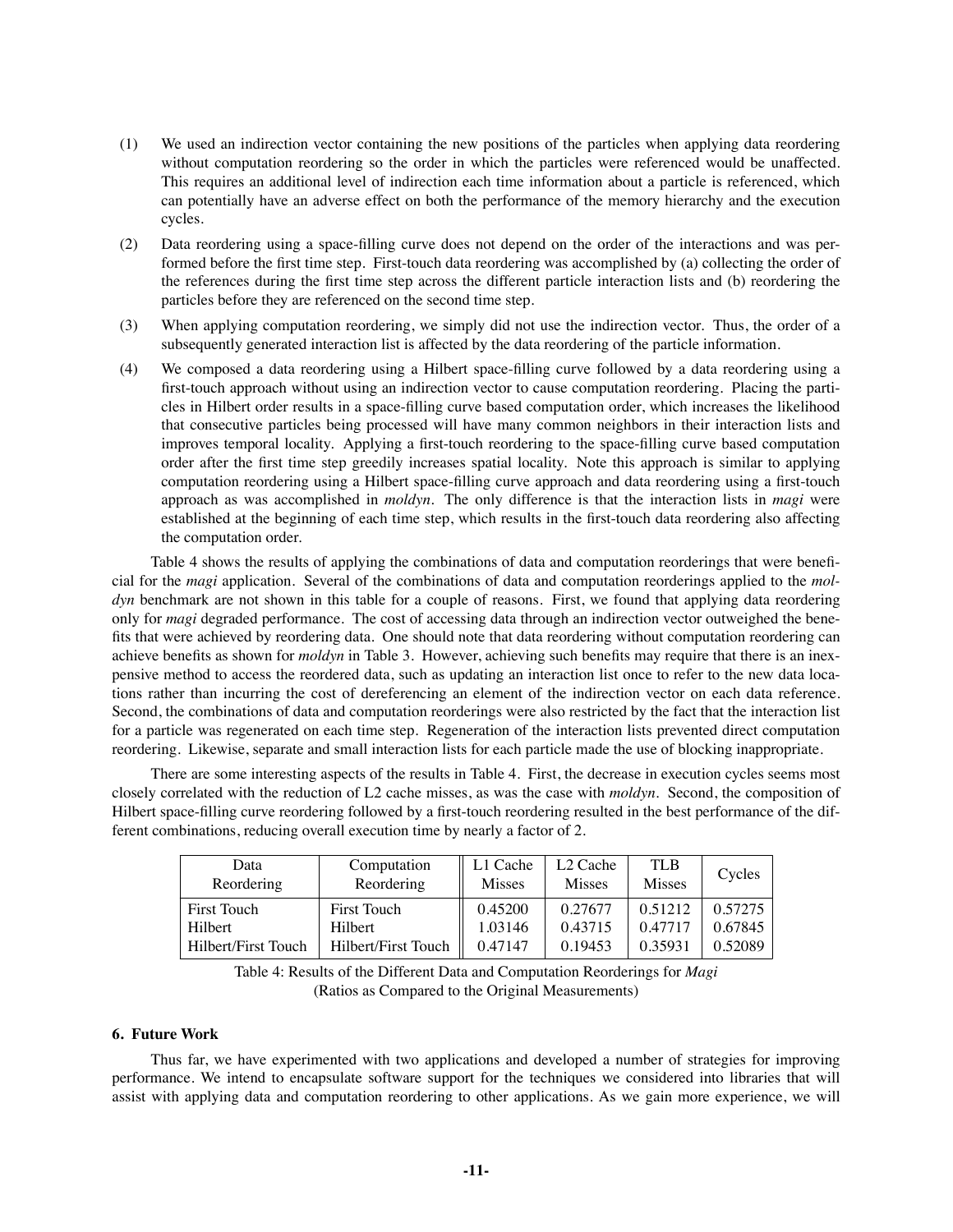investigate how compilers and tools can help automate application of data and computation reordering strategies. Also, we plan to investigate how hardware performance counters can be used to guide application of periodic data and computation restructuring during long-running computations.

One limitation of the dense "matrix of bins" representation that we are currently using for blocking the computation order of the interactions in *moldyn* is that its size grows quadratically with the total size of the particle data. Very large numbers of particles, very small primary caches, or both can cause the matrix of bins data structure to consume large amounts of storage. At the cost of multiple passes through the interaction list, a standard linear lexicographic sort would reduce the space requirements to a linear factor of the number of blocks. This may prove a better alternative where the L1 cache is extremely small and direct mapped as in the DEC Alpha 21164.

# **7. Summary and Conclusions**

Typically, irregular applications make poor use of memory hierarchies and performance suffers as a result. Improving memory hierarchy utilization involves improving reuse at multiple levels, typically including TLB and one or more levels of cache. In this paper, we have described how a combination of data and computation reordering can dramatically reduce cache and TLB miss rates and improve memory bandwidth utilization. We have shown that neither data reordering nor computation reordering alone is nearly as effective as the combination. We introduced multi-level blocking as a new computation reordering strategy for irregular applications and demonstrated significant benefits by combining reordering techniques based on space-filling curves with other data or computation reordering techniques.

Using space-filling curves as the basis for data and computation reordering offers several benefits. First, reordering data elements according to their position along a space-filling curve probabilistically increases spatial locality. In space-filling curve order, neighboring elements in physical space, which tend to be referenced together during computation, are clustered together in memory. This clustering helps improve utilization of long cache lines and TLB entries. Second, reordering computation to traverse data elements in their order along a space-filling curve also improves temporal locality. By following the space-filling curve, neighboring elements in physical space are processed close together in time, and thus computations that operate on a data element and its spatial neighbors repeatedly encounter the same elements as the computation traverses all elements in a neighborhood. Finally, data reordering based on position along a space-filling curve is fast. The cost of such a reordering is typically small relative to the rest of a program's computation.

With the *moldyn* application, we demonstrated dramatic improvements in memory hierarchy utilization and cut overall execution time in half by composing a data reordering based on a space-filling curve with a computation reordering that is blocked for the memory hierarchy. The multi-level blocking algorithm's efficient temporal reuse of data complements the improved spatial locality resulting from the space-filling curve data ordering.

With the *magi* application, composing computation reordering based on space-filling curves with a first-touch data reordering strategy improved memory hierarchy performance and reduced execution time better than either strategy alone. The improved temporal locality achieved by considering particles in space-filling curve order combined with the improved spatial locality provided by first touch improves reuse at all levels of the memory hierarchy and reduces execution time by 5% more than the best single strategy. Overall the combination of techniques cut the execution time nearly in half.

As the gap between processor and memory speeds continues to grow and large-scale scientific computations continue their shift towards using adaptive and irregular structures, techniques for improving the performance of memory hierarchy for irregular applications will become increasingly important. While in the future it is likely that compilers and tools will provide significant help in applying data and computation reordering, our experience leads us to believe that determining the legality of computation reordering for irregular codes will require user assistance.

### **8. References**

- [1] David Callahan, Steve Carr, and Ken Kennedy, "Improving Register Allocation for Subscripted Variables," *Proceedings of the ACM SIGPLAN '90 Conference on Programming Language Design & Implementation*, pp. 53-65 (June 1990).
- [2] D. Gannon, W. Jalby, and K. Gallivan, "Strategies for Cache and Local Memory Management by Global Program Transformation," *Journal of Parallel and Distributed Computing* **5** pp. 587-616 (1988).